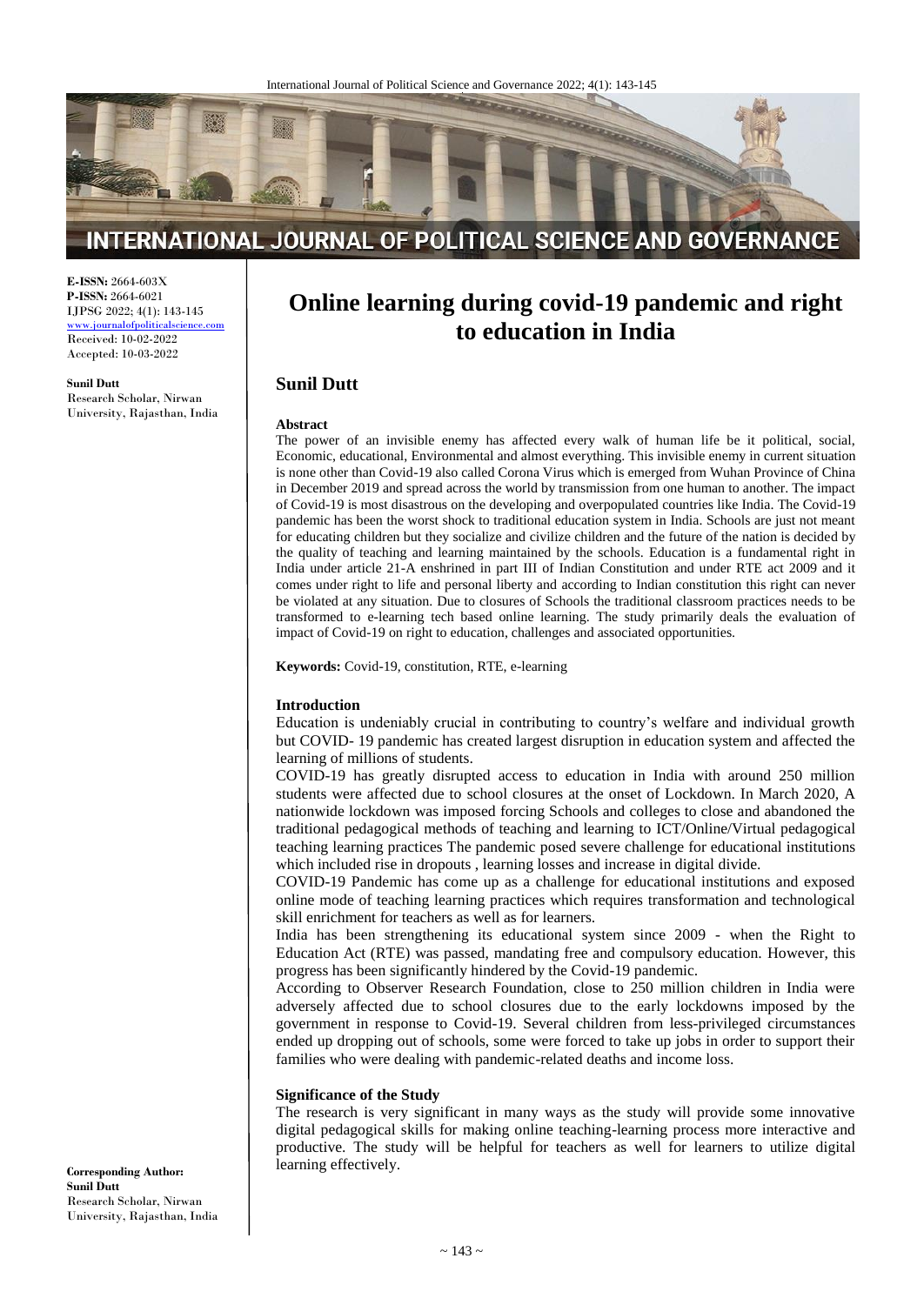- To Analyze the awareness of learners regarding online learning.
- The Assess the development of digital skills among the learners and teachers.
- To Evaluate the challenges associated Online Pedagogy.
- To analyze the impact of Covid-19 on Right to education act.

**Right to education act-2009:** The right to education mandates free and compulsory education to all the children from 6-14 years of age. The basic reason for introducing RTE act is to ensure all round development and improving learning outcomes to minimize detention. But due to outbreak of Corona virus the quality of learning outcomes decreased. Students who were ensured free and compulsory education were not able to attend classes due to worldwide lockdowns. Even the national Education policy-2020 has not mentioned anything about online learning. Now looking at the pandemic situation The Right to education act needs amendment and right to internet accessibility needs to mentioned under this act.

# **Challenges, Opportunities & Way Forward**

Major Challenges identified by many researchers related to virtual classroom practices are:-

**Accessibility:** Internet facilities are not accessible to every section of society. Primarily to the deprived section of students and moreover those living in far flung areas where internet connection is not stable**.**

**Affordability:** India is a developing nation in which people lack their basic amenities such as food, health and shelter. So to purchase a smart phone and recharge it every month becomes very difficult for them.

**Stability of internet connection:** Internet connection is also hampering the online studies in many parts of the country. Especially to the hilly terrains of Himachal,  $J \& k$ , Uttarakhand and north eastern states of India.

**Digital literacy of teachers and learners:** Many teachers as well students are not digitally skilled to handle the online teaching learning process easily. So it is crucial for the effective implementation of RTE to enrich the learners and teachers with the digital skills.

**Socio-economic background of the learners:** Learners with poor socio-economic background or socially and economically deprived students have been affected most during the pandemic.

**Filling the digital gap that is a divide based on technology and access:** Uninterrupted education relies on the availability of and access to digital infrastructure including the Internet, laptops and phones. While students in urban schools tend to have better access than those in rural schools, inequalities across class and gender still impact who can and can't use these tools. What's more, access issues are further compounded by other constraints such as unreliable electricity supplies, home environments and study spaces, etc.

**Content development, Assessment, Evaluation and conducting online examinations:** Teaching learning if not properly evaluated then the objectives of teaching and learning can never be attained but assessment and evaluation through online classes become a difficult task when students lack basic infrastructure issues.

**Linguistic, socio-cultural and cognitive diversity** of the learners to make virtual classes more inclusive, productive and interactive.

But the need of the hour is to take these challenges as opportunities and maximize the utilization of multiple online learning platforms such as Blended Learning, Flipped Learning, Mobile Learning.

**Blended & Flipped learning:** Pandemic has forced the traditional education system to be transformed into technology based innovative methods of teaching and learning. There are many ways which are helpful for the teachers to make teaching learning process effective and fruitful such as blended and Flipped Methods of Learning.



**Fig 1:** Conceptual Framework